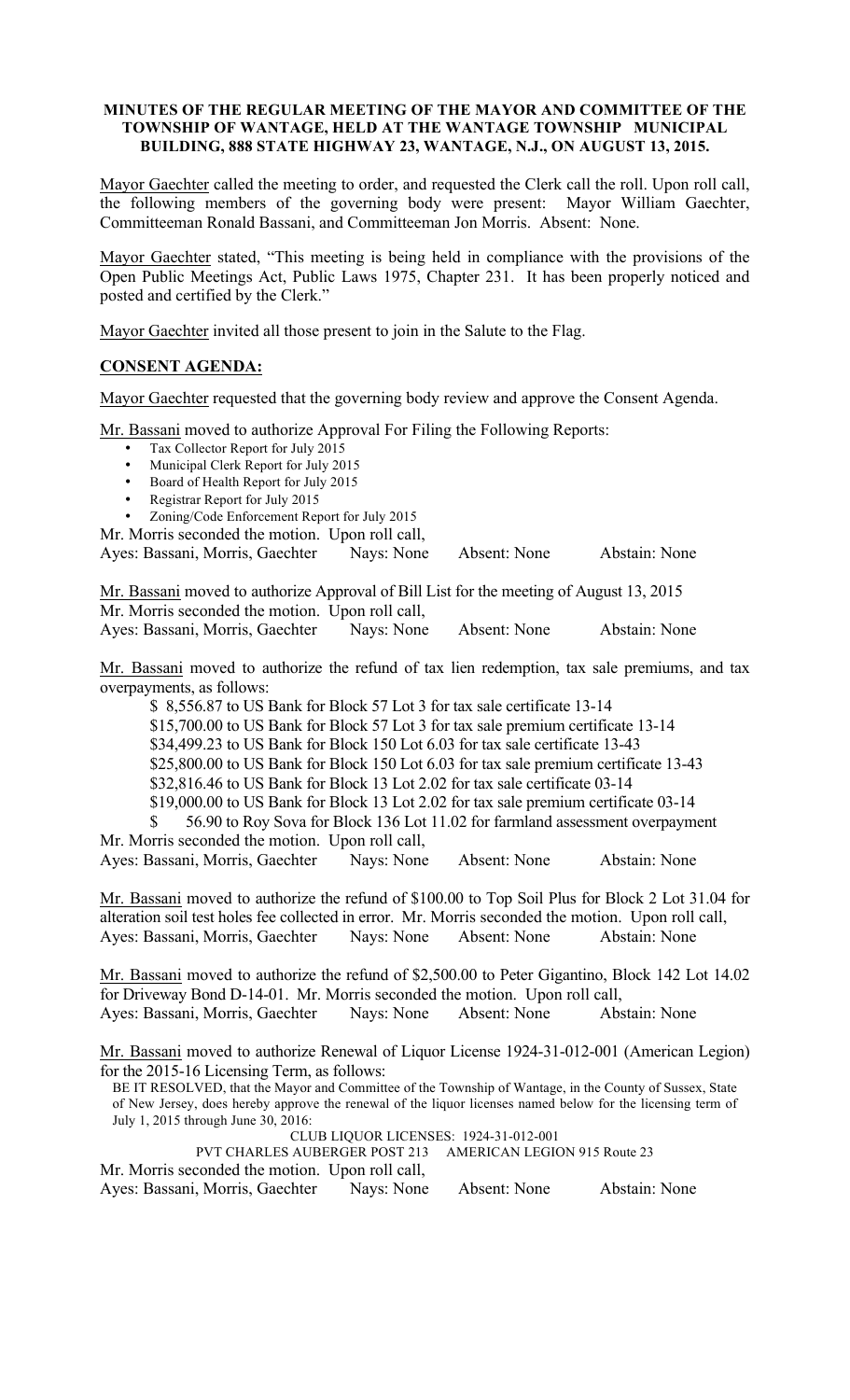## PAGE TWO OF THE MINUTES OF AUGUST 13, 2015

Mr. Bassani moved to authorize Certification of Annual Audit for the year 2014, as follows:

WHEREAS, N.J.S.A. 40A:5-4 requires the governing body of every local unit to have made an annual audit of its books, accounts and financial transactions, and

WHEREAS, The Annual Report of Audit for the year 2014 has been filed by a Registered Municipal Accountant with the Municipal Clerk as per the requirements of N.J.S.A. 40A:5-6, and a copy has been received by each member of the governing body, and

WHEREAS, the Local Finance Board of the State of New Jersey is authorized to prescribe reports pertaining to local fiscal affairs, as per R.S. 52:27BB-34, and

WHEREAS, The Local Finance Board has promulgated a regulation requiring that the governing body of each municipality shall by resolution certify to the Local Finance Board of the State of New Jersey that all members of the governing body have reviewed, as a minimum, the sections of the annual audit entitled: General Comments; Recommendations

and,

WHEREAS, the members of the governing body have personally reviewed as a minimum the Annual Report of Audit, and specifically the sections of the Annual Audit entitled:

General Comments; Recommendations

as evidenced by the group affidavit form of the governing body, and

WHEREAS, Such resolution of certification shall be adopted by the Governing Body no later than fortyfive days after the receipt of the annual audit, as per the regulations of the Local Finance Board, and

WHEREAS, All members of the governing body have received and have familiarized themselves with, at least, the minimum requirements of the Local Finance Board of the State of New Jersey, as stated aforesaid and have subscribed to the affidavit, as provided by the Local Finance Board, and

WHEREAS, Failure to comply with the promulgations of the Local Finance Board of the State of New Jersey may subject the members of the local governing body to the penalty provisions of R.S. 52:27BB-52 to wit:

R.S. 52:27BB-52, "A local officer or member of a local governing body who, after a date fixed for compliance fails or refuses to obey an order of the director (Director of Local Government Services), under the provisions of this Article shall be guilty of a misdemeanor and, upon conviction, may be fined not more than one thousand dollars (\$1,000.00) or imprisoned for not more than one year, or both, in addition shall forfeit his office".

NOW, THEREFORE, BE IT RESOLVED that the Township Committee of the Township of Wantage, hereby states that it has complied with the promulgation of Local Finance Board of the State of New Jersey dated July 30, 1968 and does hereby submit a certified copy of this resolution and the required affidavit to said Board to show evidence of said compliance.

Mr. Morris seconded the motion. Upon roll call,

Ayes: Bassani, Morris, Gaechter Nays: None Absent: None Abstain: None

Mr. Bassani moved to commend Northwest NJ Community Action Partnership (NORWESCAP) upon the occasion of its 50th Anniversary, as follows:

WHEREAS, the quality and character of life in the communities across northwestern New Jersey are enriched by the concerned and dedicated efforts of organizations and individuals devoted to the welfare of the community and its citizenry; and

WHEREAS, Since 1965, Northwest NJ Community Action Partnership, Inc. (NORWESCAP) has been providing invaluable and outstanding service to the public; and

WHEREAS, NORWESCAP is one of 23 Community Action Agencies in the State of New Jersey, and one of over 1,000nationwide, founded on a common purpose: to support low-income households as they develop their abilities to be self-supporting and develop family and community relationships that will sustain self-reliance; and

WHEREAS, Community Action was born out of the Equal Opportunity Act of 1964 initiated by President John F. Kennedy and brought to fruition by President Lyndon B. Johnson who, during a memorable State of the Union address 50 years ago, declared unconditional war on poverty; and

WHEREAS, the Economic Opportunity Act was signed into law on August 20, 1964, and not only spurred the birth of Community Action, but also inspired the introduction of Head Start one year later; and

WHEREAS, NORWESCAP was created through these efforts and;

WHEREAS, Half a century later, NORWESCAP operates fifteen major programs, and has grown to 270 full and part-time employees and more than 30,000 individuals are served each year through a multitude of anti-poverty services; and

WHEREAS, NORWESCAP is a community leader whose positive action changes people's lives, embodies the spirit of hope, improves communities, and makes New Jersey a better place in which to live; and

WHEREAS, It is appropriate that when organizations and individuals of such noble aims and accomplishments are brought to our attention, they should be recognized and applauded by all the citizens of New Jersey; now, therefore, be it

RESOLVED, That the Mayor and Committee of Wantage Township does hereby commend and congratulate the Northwest NJ Community Action Partnership, Inc. (NORWESCAP), upon the occasion of celebrating their 50th Anniversary of Community Action; and be it further

RESOLVED, that a copy of this Resolution, suitably endorsed, be transmitted to

Northwest NJ Community Action Partnership of Phillipsburg, Inc.

Mr. Morris seconded the motion. Upon roll call,

Ayes: Bassani, Morris, Gaechter Nays: None Absent: None Abstain: None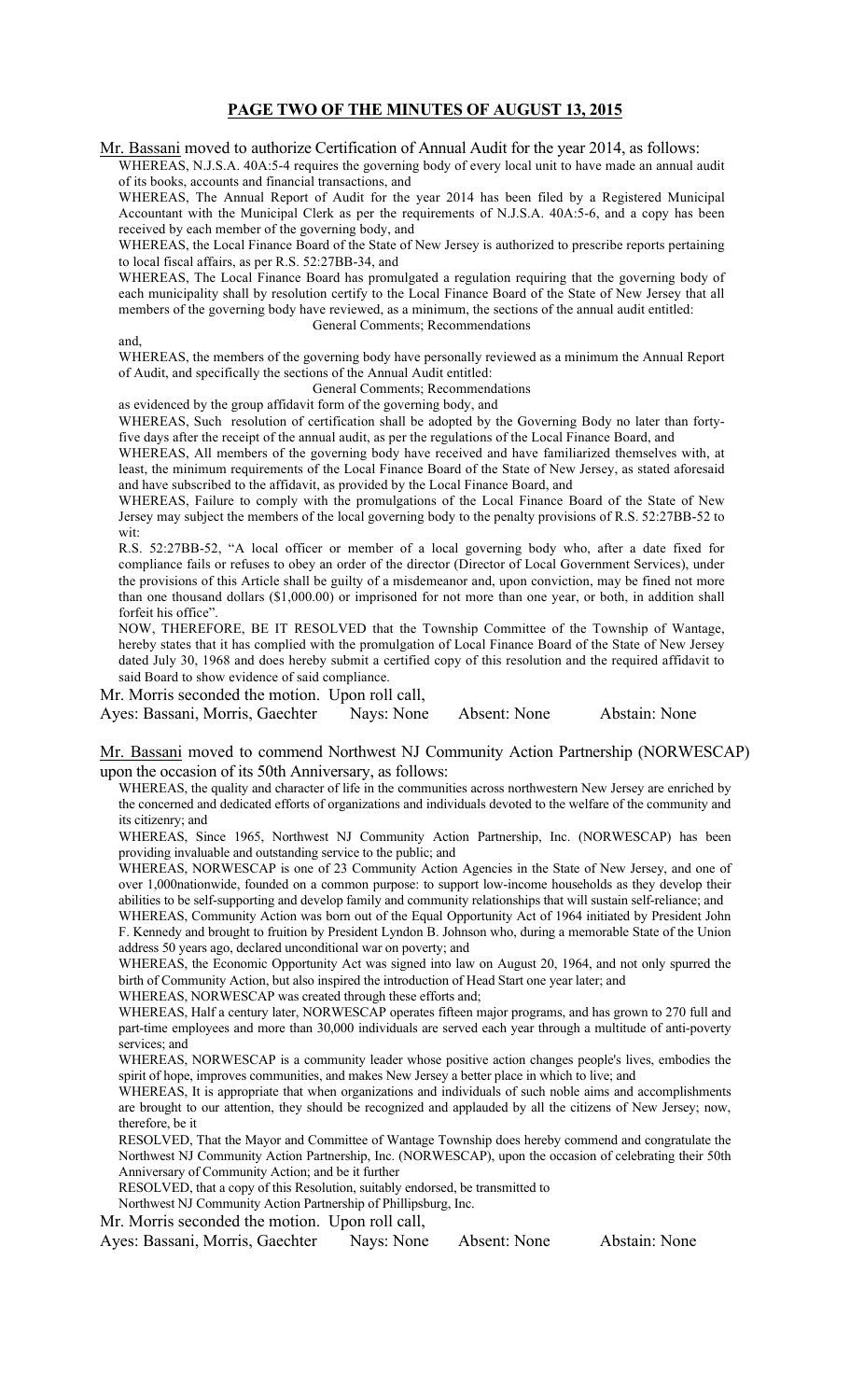## PAGE THREE OF THE MINUTES OF AUGUST 13, 2015

### CONSENT AGENDA, Continued

Mr. Bassani moved to endorse and confirm the action taken by the Administrator to enter into a contract with Ken Nelson for the preparation of a Redevelopment Plan, at a cost not to exceed \$3,000. Mr. Morris seconded the motion. Upon roll call, Ayes: Bassani, Morris, Gaechter Nays: None Absent: None Abstain: None Mr. Bassani moved to authorize a contract with Tilcon NY in the amount of \$215,261.10 for Improvements to Lake Neepaulin Roads. Mr. Morris seconded the motion. Upon roll call, Ayes: Bassani, Morris, Gaechter Nays: None Absent: None Abstain: None Mr. Bassani moved to authorize a contract with Denville Line Painting in the amount of \$3,815.40 for Improvements to Lake Neepaulin Roads. Mr. Morris seconded the motion. Upon roll call, Ayes: Bassani, Morris, Gaechter Nays: None Absent: None Abstain: None Mr. Bassani moved to authorize a contract with General Foundries, Inc., in the amount of \$6,335.00 for Improvements to Lake Neepaulin Roads. Mr. Morris seconded the motion. Upon roll call, Ayes: Bassani, Morris, Gaechter Nays: None Absent: None Abstain: None Mr. Bassani moved to authorize a contract with Tilcon NY in the amount of \$162,748.00 for Improvements to Lower Unionville Road. Mr. Morris seconded the motion. Upon roll call, Ayes: Bassani, Morris, Gaechter Nays: None Absent: None Abstain: None Mr. Bassani moved to authorize a contract with Denville Line Painting in the amount of \$2,032.80 for Improvements to Lower Unionville Road. Mr. Morris seconded the motion. Upon roll call, Ayes: Bassani, Morris, Gaechter Nays: None Absent: None Abstain: None Mr. Bassani moved to authorize a contract with Tilcon NY in the amount of \$145,005.35 for Improvements to Pidgeon Hill Road. Mr. Morris seconded the motion. Upon roll call, Ayes: Bassani, Morris, Gaechter Nays: None Absent: None Abstain: None Mr. Bassani moved to authorize a contract with Denville Line Painting in the amount of \$5,528.70 for Improvements to Pidgeon Hill Road. Mr. Morris seconded the motion. Upon roll call, Ayes: Bassani, Morris, Gaechter Nays: None Absent: None Abstain: None Mr. Bassani moved to authorize a contract with General Foundries, Inc. in the amount of \$1,560.00 for Improvements to Pidgeon Hill Road. Mr. Morris seconded the motion. Upon roll call, Ayes: Bassani, Morris, Gaechter Nays: None Absent: None Abstain: None ADMINISTRATOR'S REPORT: 2014 Report of Audit: Mr. Doherty distributed the Affidavit of Audit, for the signatures of the governing body members. Corrective Action Plan: Mr. Bassani moved to authorize acceptance of the Chief Finance Officer's Corrective Action Plan for the 2014 Audit. Mr. Morris seconded the motion. Upon roll call, Ayes: Bassani, Morris, Gaechter Nays: None Absent: None Abstain: None

Resident requests for Speed Bumps: Upon review and consideration, the members of the governing body confirmed that their decision to place speed bumps on South Shore Drive represented a stand-alone decision based on the road's proximity to a municipal park, and that otherwise, the Township's position is to not endorse the use of speed bumps on municipal streets, and no budgetary provision has been made for such installations.

Request by JCP&L for Resolution of Support: The members of the gove ring body held discussion with Jackie Espinoza of JCP&L regarding their request that Wantage adopt a resolution of support for the JCP&L Montville-Whippany Reinforcement Project.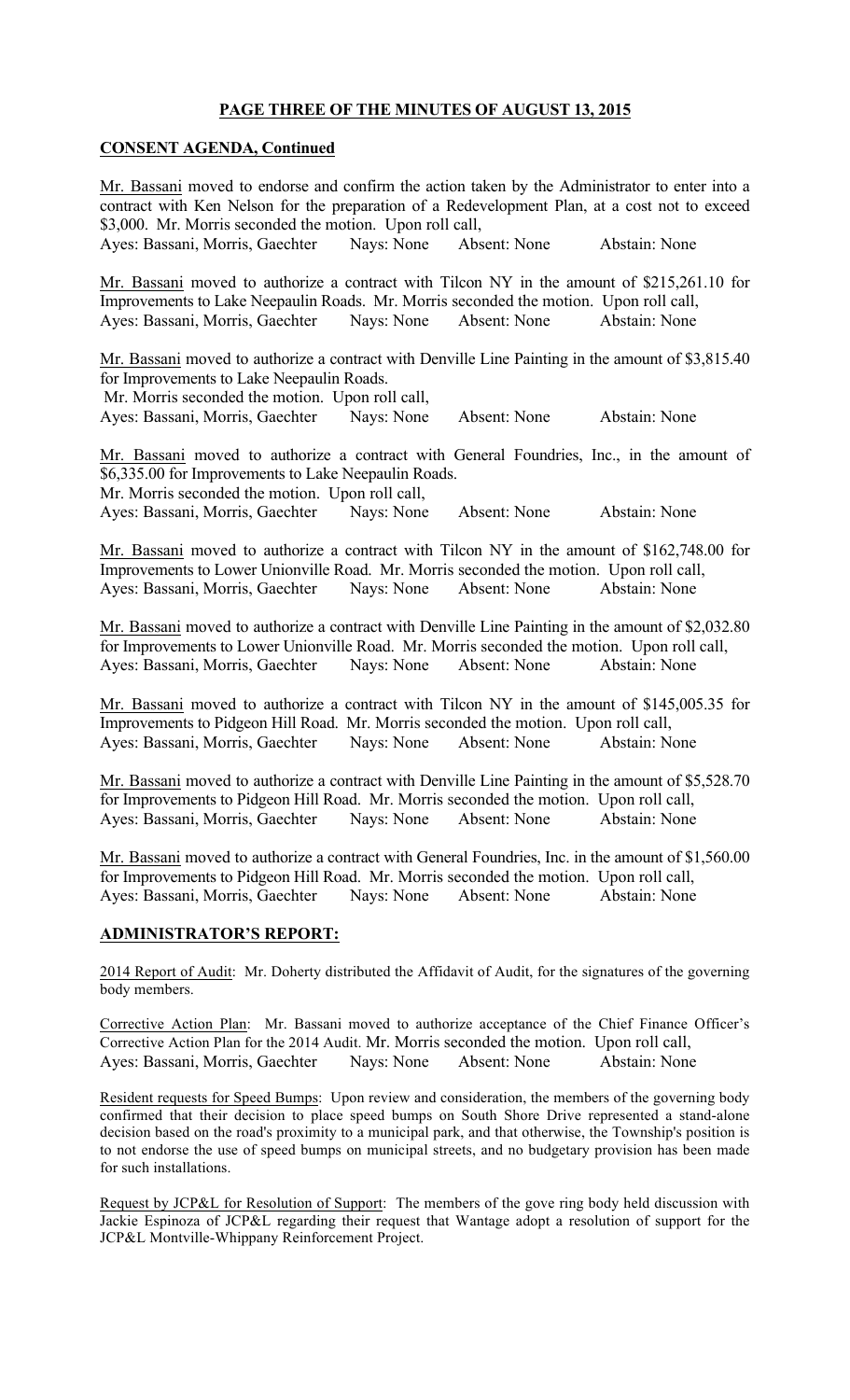## PAGE FOUR OF THE MINUTES OF AUGUST 13, 2015

After due consideration, Mr. Bassani moved to adopt the following resolution DECLARING TOWNSHIP OF WANTAGE RESOLUTION OF SUPPORT FOR THE JCP&L MONTVILLE - WHIPPANY REINFORCEMENT PROJECT:

WHEREAS The Township of Wantage recognizes that reliable electric service plays a crucial role in the daily lives of Township residents; and

WHEREAS The Township of Wantage recognizes that reliable electric service also is critical to the local businesses within our community, and drives commerce in our Township and across the region; and

WHEREAS The Township of Wantage supports efforts to enhance our energy infrastructure to continue to provide families and businesses the reliable source of energy they need; and

WHEREAS The Township of Wantage believes Jersey Central Power and Light Company's (JCP&L)

Montville - Whippany Reinforcement project will enhance service reliability and system redundancy, and meet the everincreasing demand for power in our township; and

WHEREAS The Township of Wantage has been informed that in the event of a transmission disruption or during periods of great demand, this new line can reroute electricity to help reduce the frequency and duration of outages; and

WHEREAS The Township of Wantage has been informed that the approximate \$35 million investment will provide greater flexibility for rerouting power; and

WHEREAS The Township of Wantage understands that this project will help to enhance the reliability of electric service today and in the future for approximately 86,000 customers in Morris and Sussex Counties.

WHEREAS The Township of Wantage believes that JCP&L has made a good-faith effort to keep the community informed about this project and to limit any disturbances to our local businesses or the fine families that comprise the Township of Wantage.

NOW, THEREFORE, BE IT RESOLVED that Mayor and Committee of Wantage Township hereby finds and declares:

1. That the Montville - Whippany Reinforcement Project will benefit residents and businesses in the Township of Wantage and throughout Sussex County by enhancing the reliability and redundancy of the electric system and by limiting disruptions to our electric service.

2. The Montville - Whippany Reinforcement Project should be approved by the New Jersey Board of Public Utilities. Mr. Morris seconded the motion. Upon roll call,

Ayes: Bassani, Morris, Gaechter Nays: None Absent: None Abstain: None

Mr. Doherty requested consideration of a refund resolution that was presented for consideration after the Consent Agenda had been prepared.

Mr. Morris moved to authorize the refund of \$17.06 to Jesse Wolosky for a tax overpayment on Block 148 Lot 15. Mr. Bassani seconded the motion. Upon roll call,

Ayes: Bassani, Morris, Gaechter Nays: None Absent: None Abstain: None

Construction of Docks: Mr. Doherty stated that Hardyston has presented details of how they handle requests for construction of docks. Mr. Doherty inquired if the governing body were inclined to adopt the same procedure for Wantage. The governing body decided to give this matter additional consideration before making a determination, and asked Mr. Doherty to bring the question up again at the September 10 meeting.

Bond Release Request – Quick Chek: Mr. Doherty explained the input of Township Engineer Harold Pellow, and suggested the governing body authorize release of the Bond contingent upon verification from the Engineer that satisfactory paving of Clark Road has been accomplished by Quick Chek.

Mr. Bassani moved to authorize release of the Bond upon a report from the Engineer that satisfactory paving of Clark Road has been accomplished by Quick Chek. Mr. Morris seconded the motion. Upon roll call,

Ayes: Bassani, Morris, Gaechter Nays: None Absent: None Abstain: None

Mr. Doherty stated the rest of his report was informational in nature, and did not call upon the governing body to take any particular action at this point in time.

Mayor Gaechter noted there has been no response to date from the State Health Department on the issue of Swimming at Lake Neepaulin. Mayor Gaechter stated that he recently saw several examples throughout the State of New Jersey which utilize "Swim At Your Own Risk" as a policy.

Regarding concerns about Odors at RER Recycling, Mayor Gaechter reported that ongoing communication is being held with the County Health Department. Mayor Gaechter pointed out that the Wantage governing body has no direct power to deal with this concern, but would continue to voice expressions of displeasure and requests for review and consideration of remedial action directed to NJDEP and County Health.

## ATTORNEY REPORT:

Mr. Keinz reported progress on the legal steps being taken to protect the Township's interests in terms of COAH compliance.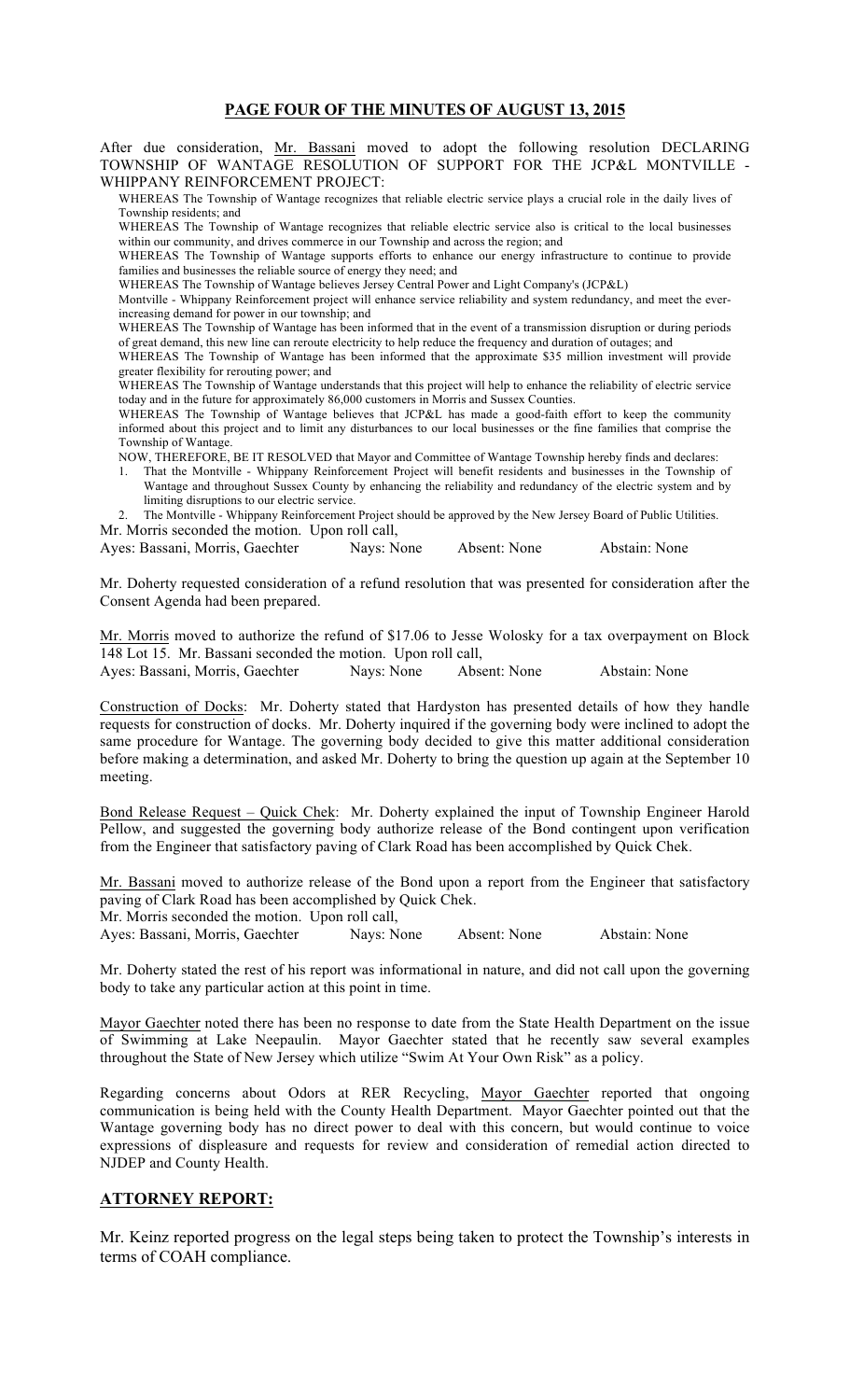# PAGE FIVE OF THE MINUTES OF AUGUST 13, 2015

### COMMITTEE REPORTS:

Mayor Gaechter noted the recent passing of long time Wantage resident and farmer Bill Sytsema, who will be remembered as a hard working family man who continued to work his farm for years even in the face of a debilitating illness.

### OLD BUSINESS:

Liquor License Transfer

Mr. Morris moved to approve a RESOLUTION FOR PERSON-TO-PERSON TRANSFER OF LIQUOR LICENSE, as follows:

WHEREAS, on June 23, 2015, an application was filed by STUFFED OLIVE LLC for a person to person transfer of Plenary Retail Consumption License #1924-33-003-008, heretofore issued to ARETEO LLC, for an active license in the Township Of Wantage, New Jersey; and

WHEREAS, the Alcoholic Beverage Retail Licensee Clearance Certificate allowing for the Transfer of this license was issued by the New Jersey Division of Taxation on July 7, 2015, and

WHEREAS, the submitted application form is complete in all respects, and the transfer fees have been paid; and

WHEREAS, the applicant is qualified to be licensed according to all standards established by Title 33 of the New Jersey Statutes, regulations promulgated thereunder, as well as pertinent ordinances and conditions consistent with Title 33; and

WHEREAS, the applicant has disclosed the source of all funds used in the purchase of the license and the licensed business and all additional financing obtained in connection with the licensed business;

NOW, THEREFORE, BE IT RESOLVED, that the Mayor and Committee of the Township Of Wantage in Sussex County, New Jersey, does hereby approve, effective August 14, 2015, the transfer of the aforesaid Plenary Retail Consumption License to STUFFED OLIVE LLC, trading as Green Olive, and does hereby direct the Township Administrator Clerk to endorse the license certificate to the new ownership as follows: "This license, subject to all its terms and conditions, is hereby transferred to STUFFED OLIVE LLC, trading as Green Olive, effective August 14, 2015."

Mr. Bassani seconded the motion. Upon roll call, Ayes: Bassani, Morris, Gaechter Nays: None Absent: None Abstain: None

#### NEW BUSINESS:

#### Introduction: Ordinance 2015-09 (Master Plan Special 5 Year Emergency)

Mr. Bassani moved to introduce on First Reading, Ordinance 2015-09, entitled "AN ORDINANCE AUTHORIZING AN EMERGENCY APPROPRIATION AS AUTHORIZED BY N.J.S. 40A:4-53 et. seq., FOR THE PREPARATION OF A REVISED MASTER PLAN" with a final hearing date scheduled for September 10, 2015. Mr. Morris seconded the motion. Upon roll call,

Ayes: Bassani, Morris, Gaechter Nays: None Absent: None Abstain: None

#### Approval of Minutes

Consideration of the approval of the minutes of the Regular Meeting and Executive Session of the Wantage Township governing body held on July 9, 2015 was tabled until the September meeting.

## OPEN PUBLIC SESSION:

Mayor Gaechter opened the meeting to the public for any questions or comments at this time.

Karen Merritt, Alpine Road, asked if liquor license transfers in New Jersey were done at the local level of government. Mr. Doherty offered a response in the affirmative.